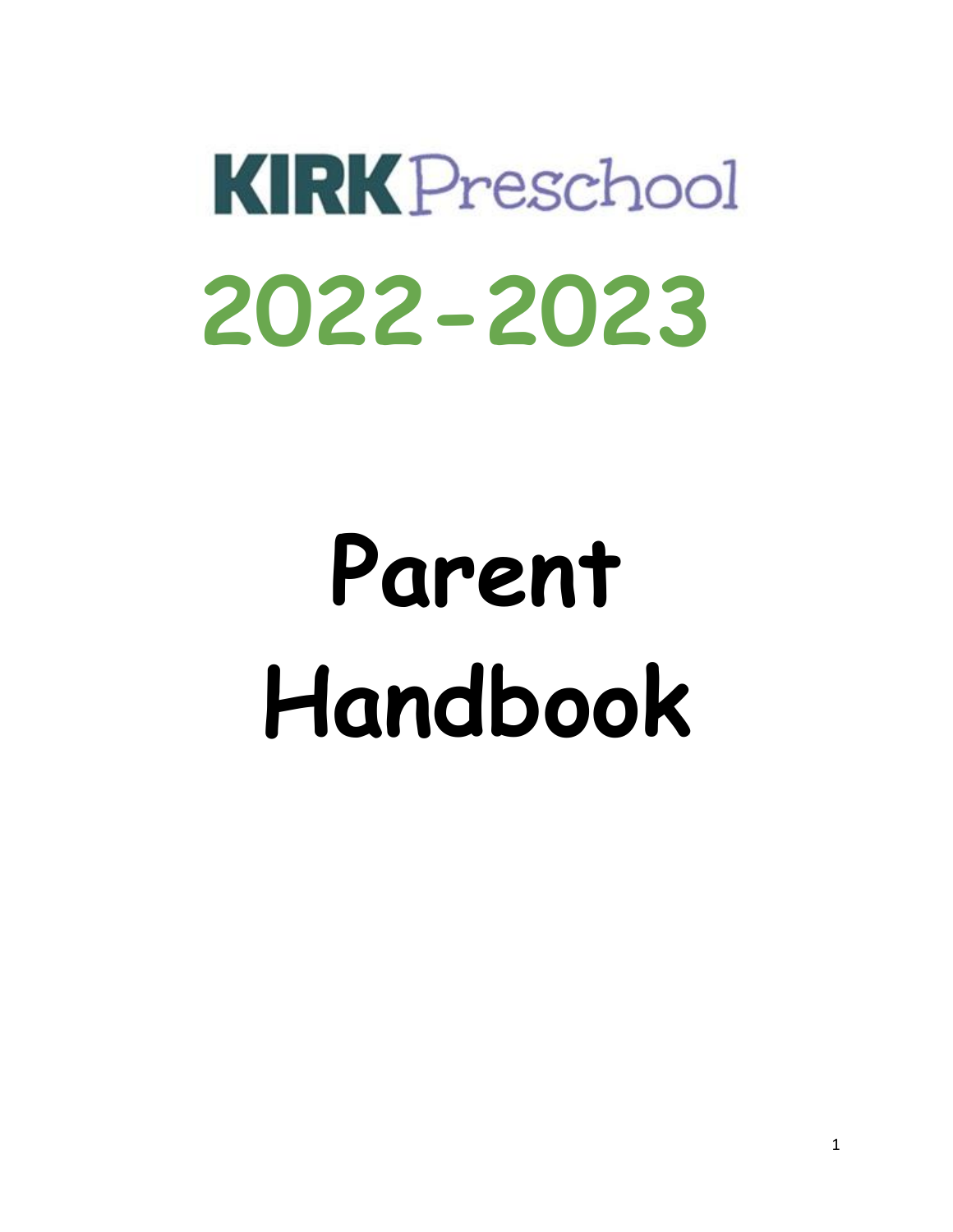# **TABLE OF CONTENTS**

| <b>History of Kirk Preschool</b>         | p3             |
|------------------------------------------|----------------|
| <b>Pastor Message</b>                    | <br>p3         |
| <b>Leadership Team</b>                   | p4             |
| <b>Vision Statement</b>                  | p4             |
| <b>Purpose</b>                           | p5             |
| <b>Mission Statement</b>                 | p4             |
| <b>Philosophy</b>                        | <br>p4         |
| Daily Schedules, Lesson Plans and        |                |
| <b>Classroom Environments</b>            | $\mathbf{p}5$  |
| <b>Outdoor Play</b>                      | p5             |
| <b>Nap and Rest Time</b>                 | p5             |
| <b>Staff</b>                             | p5             |
| <b>Check in Process</b>                  | p6             |
| <b>Parking</b>                           | <br>p6         |
| <b>Parking Lot Safety</b>                | p <sub>6</sub> |
| <b>Medication</b>                        | <br>p6         |
| <b>Allergies</b>                         | p7             |
| <b>Illness</b>                           | p7             |
| <b>Immunizations</b>                     | <br>p8         |
| <b>Outdoor Play</b>                      | <br><b>p8</b>  |
| <b>Emergency</b>                         | <br>p8         |
| <b>Fire and Weather Drill</b>            | p8             |
| <b>Infants</b>                           | p9             |
| <b>SIDS</b>                              | p9             |
| <b>Toddler, Two and Three Year Olds</b>  | p9             |
| <b>PreK</b>                              | <br>p10        |
| <b>Excel</b>                             | p10            |
| <b>Arrival and Dismissal</b>             | p11            |
| <b>Birthdays</b>                         | p11            |
| <b>Lunch &amp; Snacks</b>                | <br>p11        |
| <b>Toilet Learning</b>                   | <br>p11        |
| <b>Weather/Emergency related Closing</b> | p11            |
| <b>Personal Belongings</b>               | p12            |
| <b>Child Abuse</b>                       | p12            |
| <b>Behavior and Discipline</b>           | p12            |
| Lost & Found                             | p13            |
| <b>Compliance File</b>                   | p13            |
| <b>Tuition and Financial Information</b> | p13            |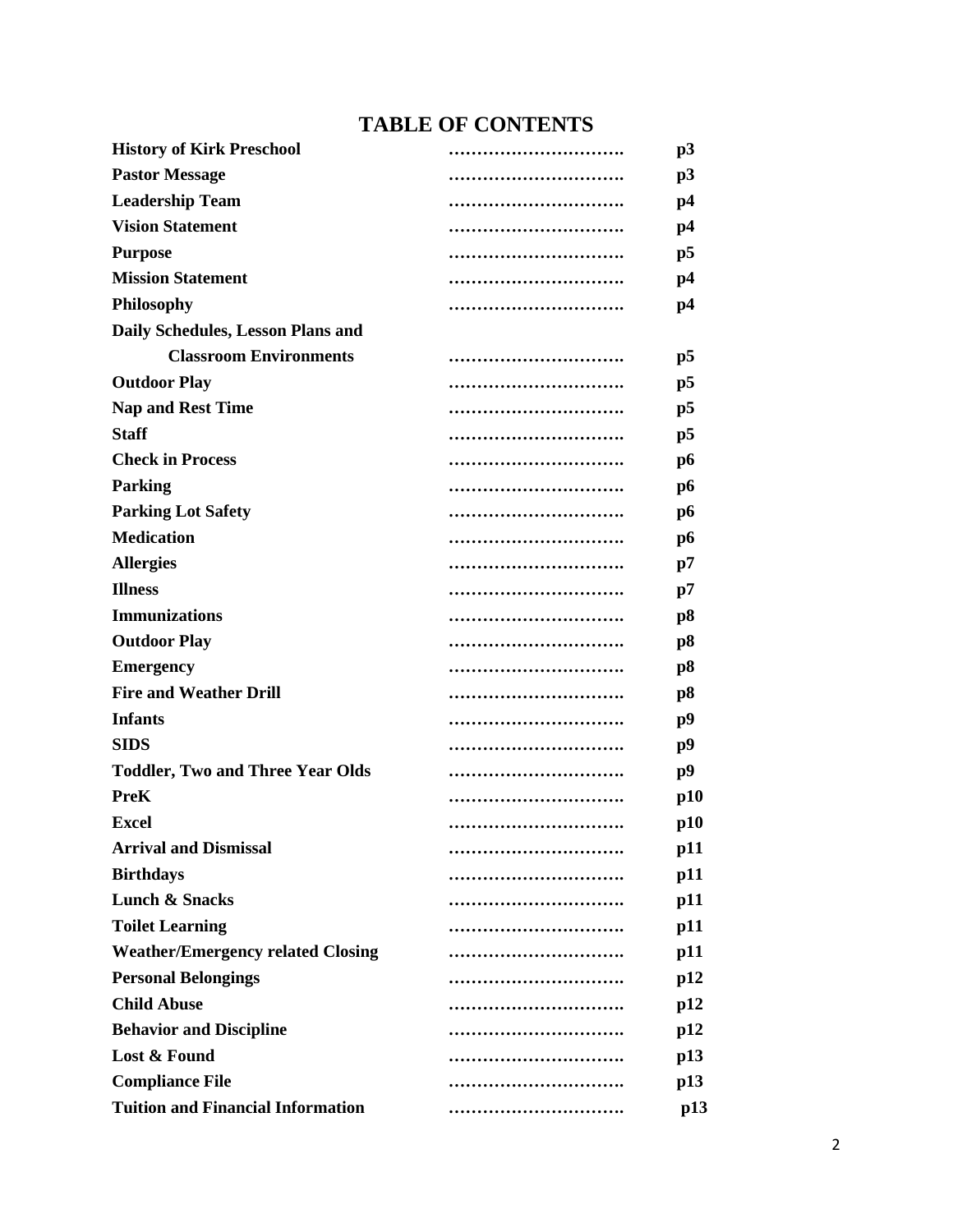# **HISTORY OF KIRK PRESCHOOL**

Kirk Preschool opened its doors to 40 children in the fall of 1965. At that time, the school's main objective was to serve the children of the community with quality education and developmentally appropriate experiences within a Christian atmosphere.

Today Kirk Preschool serves up to 240 children, ages 6 months to five years, and continues to uphold the traditions of our founding members. Children from all cultural, ethnic, racial and religious backgrounds are welcome at Kirk Preschool.

#### **Pastor Aaron's message:**

Dear Kirk Preschool Families,

We are so grateful for the opportunity to serve your children. This is both an incredible joy and great responsibility. Deuteronomy 6 teaches us that as God's people we are called to learn and love God's law, and teach it to the younger generation. We want every child in our preschool to know that God loves them and has a plan for his or her life. It is our role to partner with parents in pointing kids to these truths.

God's love is expressed nowhere more clearly than through his son Jesus Christ. That is why we desire to be a Christ-centered educational environment. We also hope that your family is connected to a local church that is nurturing the spiritual life of your child. If you don't have a church home, we welcome you to visit us at any time at Kirk of the Hills. We have both a traditional and contemporary worship service and discipleship ministries for every age and stage of life.

We love serving children because they are close to the heart of Jesus. Mark chapter 10 records these words of Jesus: ''Let the little children come to me, and do not hinder them, for the kingdom of God belongs to such as these. Truly I tell you, anyone who will not receive the kingdom of God like a little child will never enter it.' And he took the children in his arms, placed his hands on them and blessed them." One of the simplest ways that we can be like Jesus is through loving and blessing children.

We consider our preschool a vital part of our mission to serve our community. Therefore, we consider our teachers and families a part of the larger Kirk family. If we can serve your family in any way, please let us know.

In Christ,

Aaron Elmore

Lead Pastor

non Elmore

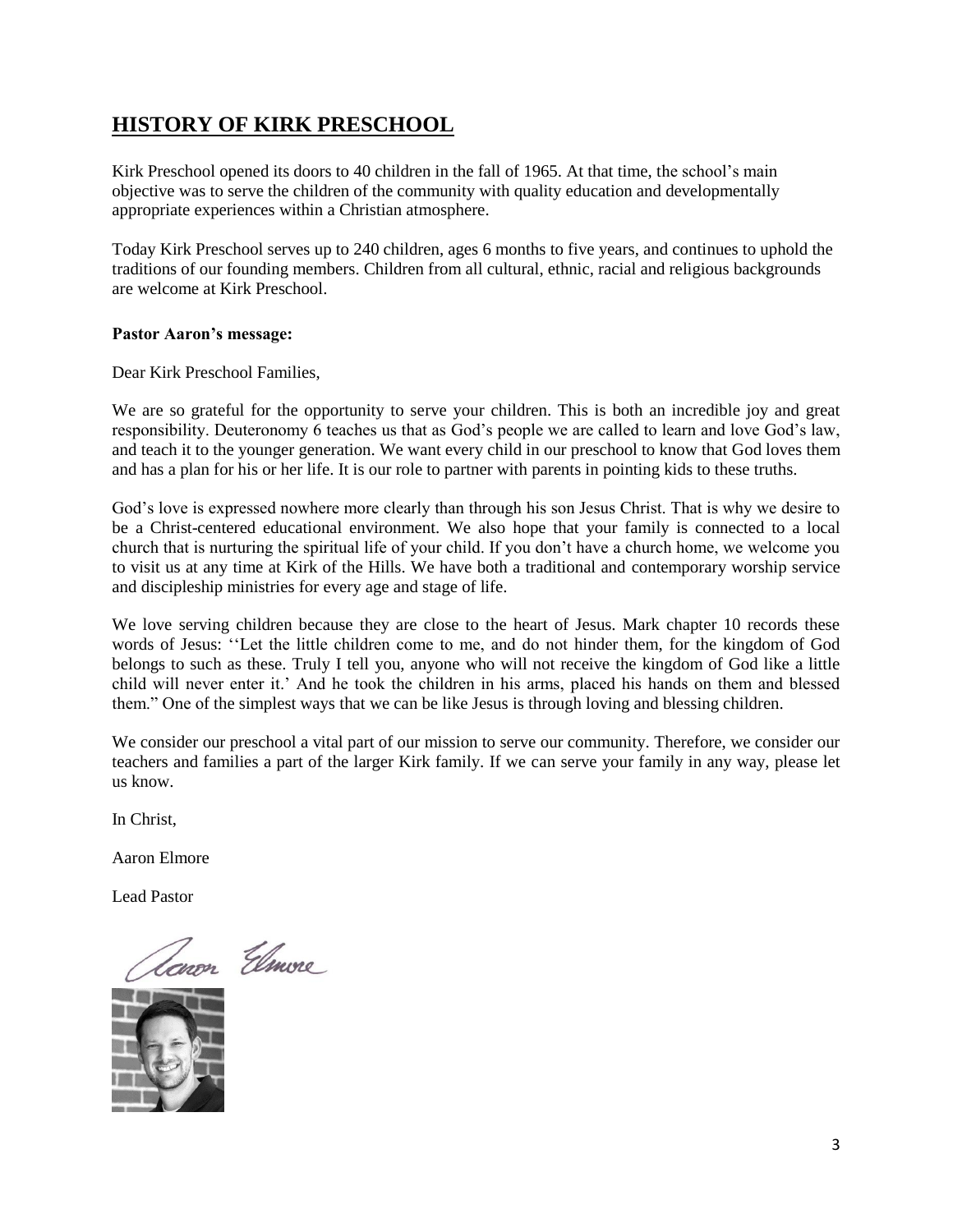#### **LEADERSHIP TEAM**

Welcome to the Kirk Preschool Family! The Preschool Leadership Team feels that we have a wonderful opportunity, as well as an important obligation, to teach your child about the world around them and about our wonderful Creator. We are committed to providing a professional staff, quality programs, and developmentally appropriate activities to meet the needs of every child within a Christian setting. Our staff feels honored to partner with you and your child as we work together to help reach their full potential.



Marybeth Alley- Director Erin Whitehead- Assistant Director

### **MISSION STATEMENT**

Transforming young lives to transform the world through faith in Jesus Christ.

#### **VISION STATEMENT**

To nurture a young child's growth and development by providing age-appropriate activities and curriculum, and developing a love of learning through play.

#### **PURPOSE**

As a ministry of the Kirk of the Hills Church, we are a part-time Preschool program that meets the developmental needs of each child, while building a solid Christian foundation

### **PHILOSOPHY**

We believe that every child is made in God's image. We adhere to the following principles concerning best practice for teaching young children:

- Children develop knowledge of their world through active interactions with other people, materials and events.
- Children learn best through play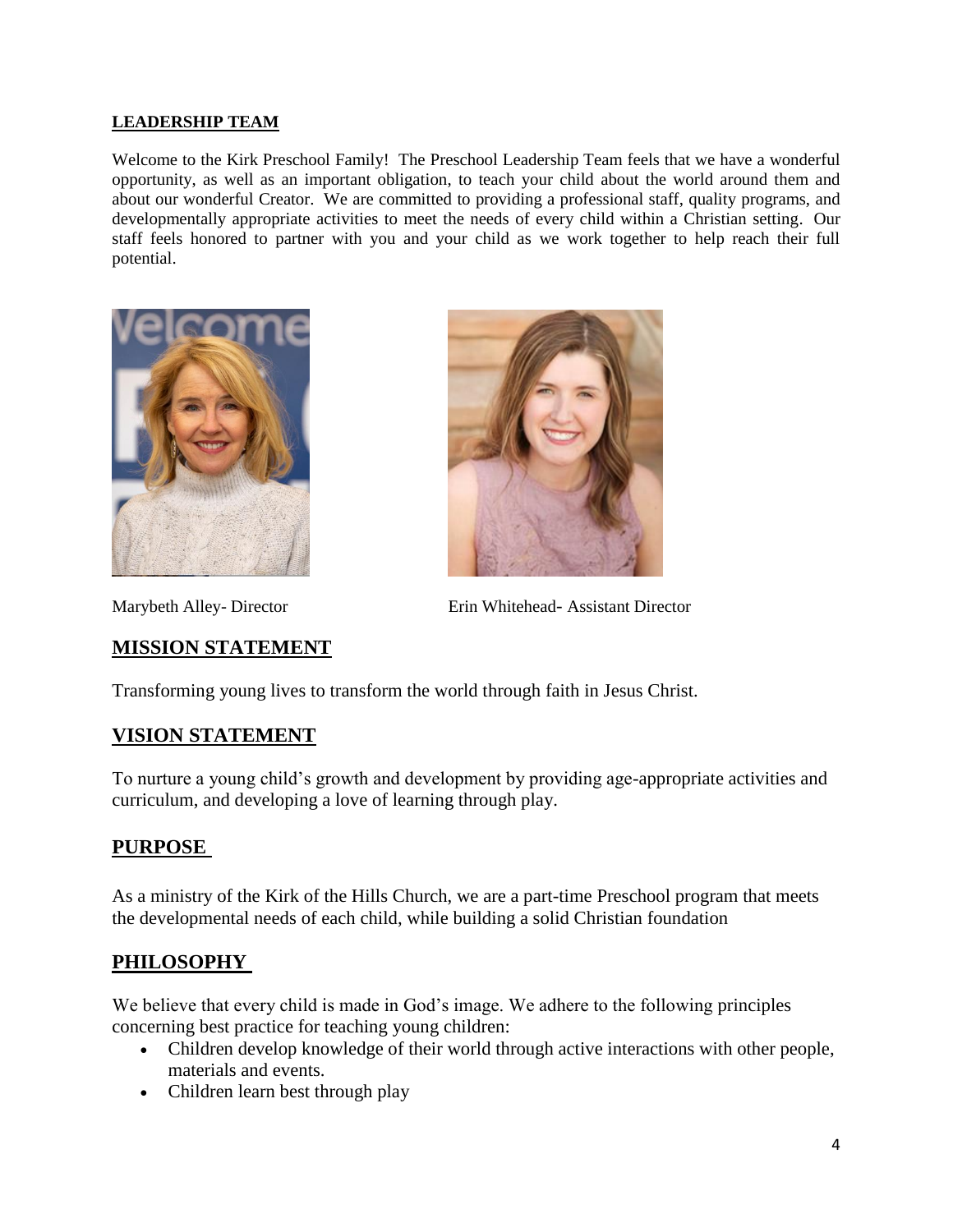- Children learn best when expectations are clear
- Learning proceeds when the child's physical and emotional needs are met
- Learning is sequential, building on prior understanding and experiences
- Learning in each area is interconnected.
- Learning takes place when new knowledge is in a familiar context
- Learning begins in the family, continues in early childhood educational settings and relies upon parent partnership with the child's teacher.

#### **SCHEDULES, LESSON PLANS AND CLASSROOM ENVIRONMENTS**

Each classroom has its daily schedule posted outside the room. In addition, parents will see ageappropriate activities and skills your child is learning.

Classrooms are set-up in learning environments, which include blocks, dramatic play, library, and art. The PreK and older classes include literacy activities, writing and math centers, along with areas for inquiry, and small group instruction. Children will have the opportunity to choose their learning center, giving them freedom to make their own decisions, and confidence to explore.

### **OUTDOOR PLAY**

Recess time and exercise are an important part of our daily curriculum. In the event of extreme temperatures or inclement weather, children will remain indoors. We will utilize rooms within the building in order to move and exercise.

#### **NAP AND REST TIME**

The Oklahoma Department of Human Services requires that all children be provided a regularly scheduled nap or rest time. Children will not be forced to sleep, but will be encouraged to lie quietly for a period of time. Children will be provided quiet activities if unable to rest. If a child is not able to lay quietly, an alternative schedule or early pick-up will be arranged.

Pre-Kindergarten and Excel student's rest time consists of D.E.A.R. time (Drop Everything and Read) and Brain Break. Children may sit quietly and read a book or rest.

### **STAFF**

Kirk Preschool employs a quality team of Christian, experienced teachers, and professional staff members. Many of our teachers have teaching certificates, degrees in early childhood fields, and/or Child Development Associate credentials. Additionally, all staff are First Aid AED and CPR certified. All of our teachers are active members in a local Christian church. The goal of our ministry is to provide a loving and nurturing atmosphere for children, while promoting spiritual and educational growth. Through personal dedication and well-planned programs, our teachers provide loving guidance, and set developmentally appropriate goals for each child.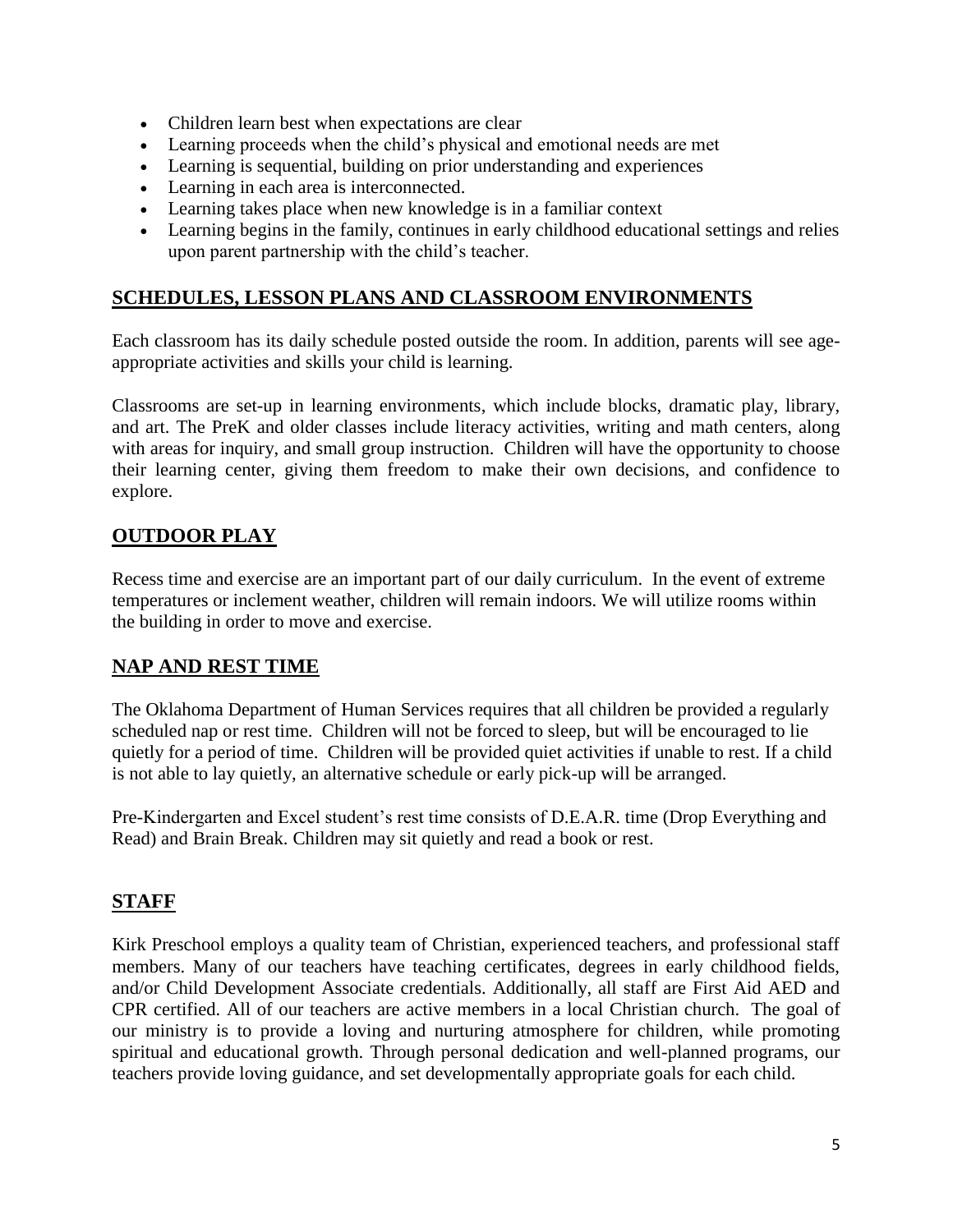### **CHECK- IN PROCESS**

Children may leave only with those individuals listed as "authorized" by the parents on the enrollment form. **We highly recommend that the same person transports your child to and from Preschool.** We require prior written consent from a parent to add anyone to an authorized pick-up list and will ask for a photo I.D. before we will release your child to an authorized person.

If there is an emergency which will delay the pick-up of your child, please notify Kirk Preschool as soon as possible so that we can reassure your child as they wait for you. There is a late fee charged after 2:35 p.m. of \$5.00 and a \$1.00 charge for every minute after that.

# **PARKING**

When dropping off or picking up your child, please park your car in a designated parking space located in the front and back of the church building. For the safety of our children, we ask that you do not park in fire lanes.

## **PARKING LOT SAFETY**

The Kirk Preschool takes the safety of our families seriously. Please operate your vehicle in a safe and responsible manner, and be aware of your surroundings when parking your vehicle.

## **MEDICATION**

If it is necessary to administer the medication to a child while at school, the following shall apply:

- 1. The parent or guardian must fill out a *Medication Permission* form for any medication to be administered.
- 2. All medication must be brought to school in its original container
- 3. Medication must be brought to school in the original container.
- 4. Prescription medication must have a pharmacy label that states Child's name, Prescribing Doctor, date of prescription, time and dose to be given. Medications that require ingestion, can only be administered with a doctor's note stating the correct dosage and schedule.
- 5. Diaper creams, Epi-Pens and Inhalers will remain with the teachers at all times
- 6. Other prescription medication will be administered by the director or administrative assistant, and remain with the Director.

## **ALLERGIES**

Kirk Preschool is not a nut-free environment; however, we recognize the serious health risk involved for some children when exposed to nuts and other food allergens. It is the parent's responsibility to notify the Preschool of foods that cause allergic reactions for your child so that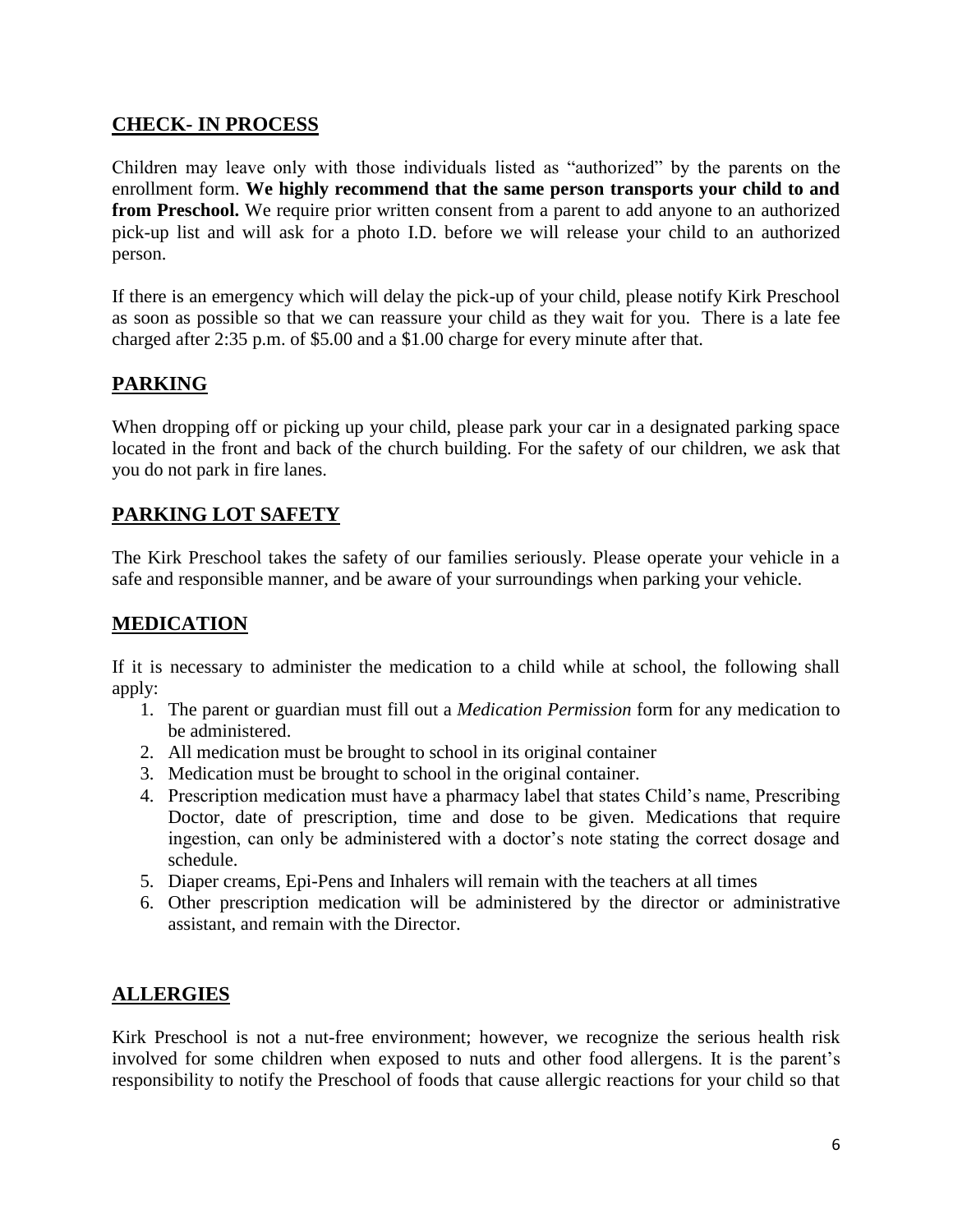we may inform and educate staff, communicate with families, administer medicine when applicable, sanitize classroom, and post notices.

## **ILLNESS**

Please notify the school if your child will be absent due to illness. Our first priority at Kirk Preschool is providing a healthy, safe learning environment for all children. Parents will be asked to pick up children who exhibit the following: when child is not able to participate comfortably in activities, when an illness results in a greater need than staff can provide, or the child is experiencing any of the following conditions:

- **Fever** of 99.9 or greater until fever-free for 24-hours without medication
- **Signs/symptoms of severe illness, including**: lethargy, uncontrolled coughing, inexplicable irritability or persistent crying, difficulty breathing, and/or wheezing
- **Diarrhea** (two instances) until diarrhea stops for 24 hours.
- **Blood in stools** not explainable by dietary change, medication, or hard stools.
- **Vomiting** (One instance) the child can return after vomiting has been resolved for 24 hours.
- **Persistent abdominal pain** (continues more than 2 hours) or intermittent pain associated with fever or other signs/symptoms of illness
- **Mouth sores with drooling**, unless a health care provider determines the sores are not contagious
- **Rash** until a physician determines that these symptoms do not indicate a communicable disease
- Pink eye (conjunctivitis) until after treatment has been initiated for 24 hours
- **Head lice**, from the end of the day until after first treatment
- **Scabies**, until after treatment has been completed
- **Tuberculosis**, until a health care provider states that the child is on appropriate therapy and can attend child care
- **Impetigo**, until 24 hours after treatment has been initiated
- **Hand Foot and Mouth** sores have dried and crusted and no fever
- **Strep throat**, until 24 hours after initial antibiotic treatment and cessation of fever
- **Chicken pox**, until all sores have dried and crusted (usually 6 days)
- **Pertussis**, until 5 days of appropriate antibiotic treatment has been completed
- **Mumps**, until 9 days after onset of symptoms
- **Hepatitis A virus**, until 1 week after onset of illness
- **Measles**, until 4 days after onset of rash
- **Rubella**, until 6 days after onset of rash
- **Unspecified respiratory tract illness** accompanied by another illness which requires exclusion
- Herpes simplex, with uncontrollable drooling
- **Influenza**
- **Coronavirus**

Kirk Preschool reserves the right to deny re-entry into school after an illness if the child shows signs and symptoms of that illness. A child who becomes ill while at school will wait outside the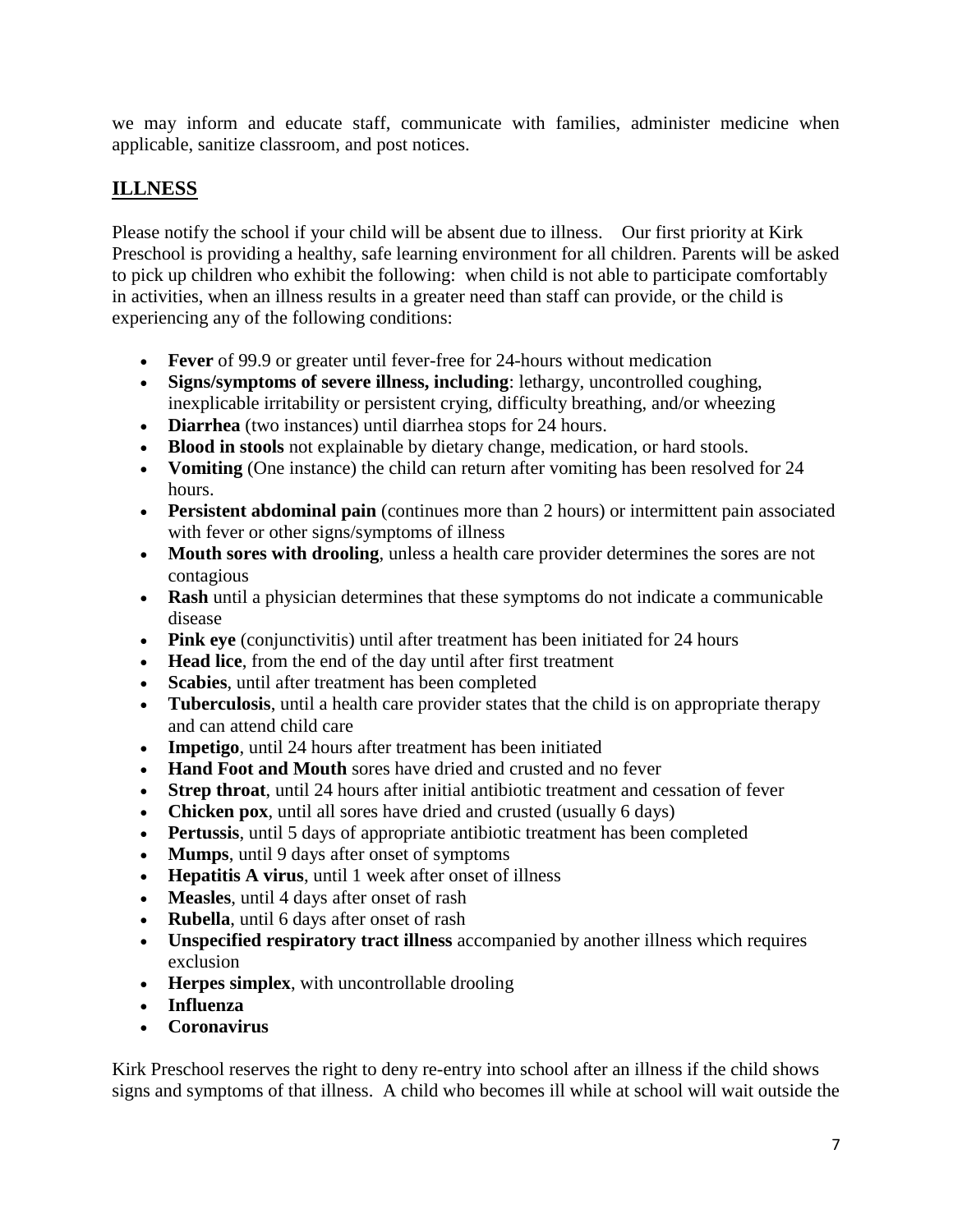classroom in a quiet, supervised area of the Preschool until an authorized person can pick-up the child. This is done for the health and safety of the other children.

If a child or staff member is found to have a communicable disease, families will be notified.

#### **IMMUNIZATIONS**

Kirk Preschool adheres to state regulations regarding immunization records for your child. We require that proof of immunization be provided prior to the first day of school. Immunization records must be kept current as long as the child attends.

## **OUTDOOR PLAY**

Kirk Preschool will take students outdoors daily unless the heat index is above 100 degrees F, or the wind chill is below freezing. Please dress your child appropriately for these outdoor experiences.

## **EMERGENCY PROCEDURES**

Our staff receives training in injury prevention and the handling of common childhood illnesses and emergencies. Preschool staff are Pediatric First Aid/CPR/AED certified. A First Aid kit is kept in the Preschool On-site Director's office and on the playgrounds.

In the event that an injury occurs requiring immediate medical treatment, the following will occur:

- First Aid will be administered.
- The Parent or legal guardian will be called.
- If the parent or guardian is unavailable, the person listed as the emergency contact on the enrollment form will be notified.
- If the situation warrants, an ambulance will be called (911). A Preschool Staff member will travel with the child to the St. Francis Hospital Emergency Room

The Preschool incurs no expense related to a child's medical treatment.

### **FIRE AND WEATHER DRILLS**

We practice drills monthly. If you arrive at the Preschool during a fire or weather drills, please stay with your child at one of the Preschool doors until the drill is complete. Emergency routes are posted in the hallways and classrooms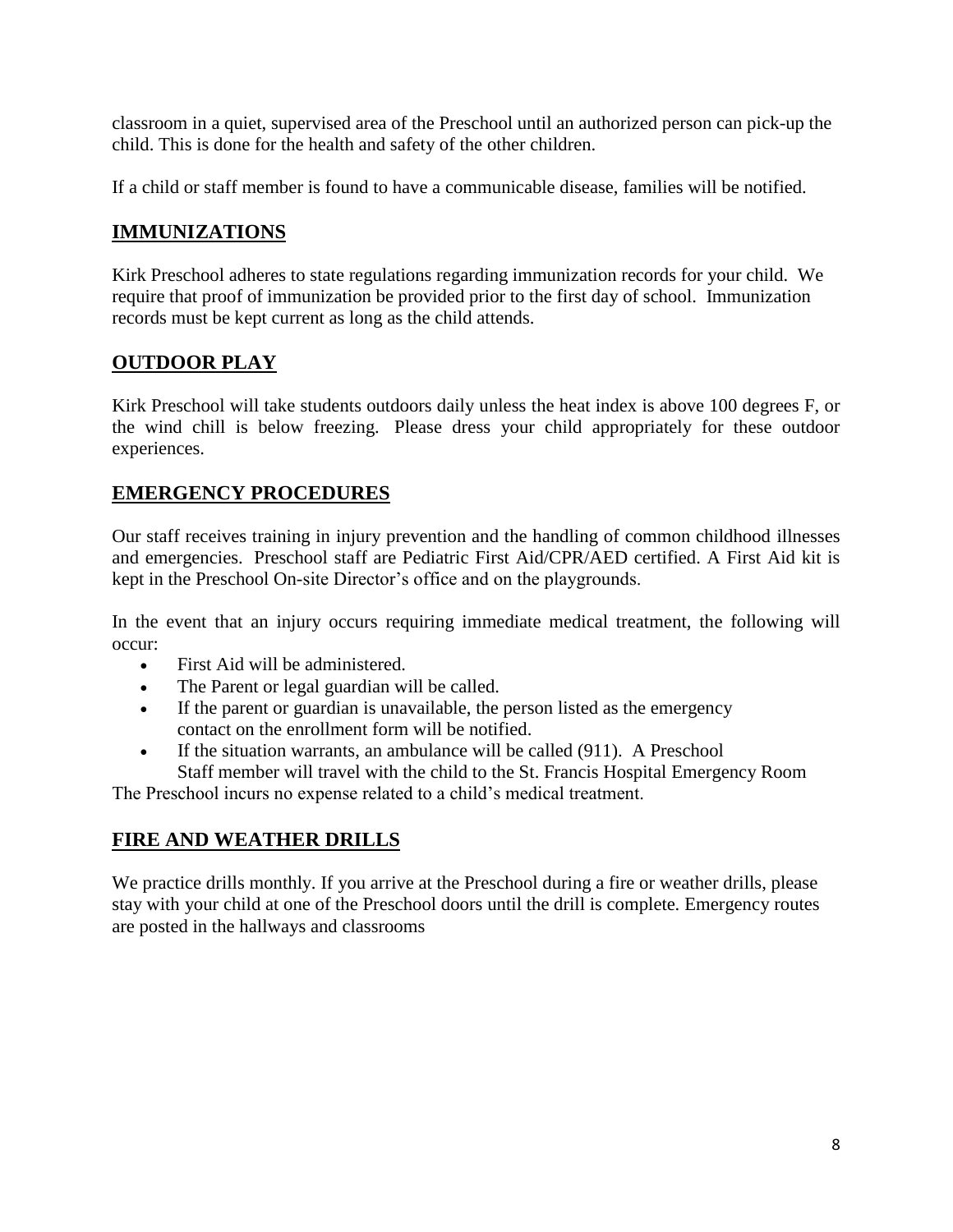## **INFANTS**

Parents must supply diapers, diaper cream, baby wipes, bottles, formula, baby food, extra clothing and pacifiers:

- Infants less than 12 months old, will be placed in a crib on their back to sleep.
- Children may use pacifiers during rest time without attachments
- Breast milk must be brought in ready to use containers. For health reasons, we are not able to store bags of frozen milk for extended periods of time.
- We recommend that all new foods be tried at home first since a child could have an allergic reaction to foods they have not had before

#### **Sudden Infant Death Syndrome**

Sudden Infant Death Syndrome (SIDS) is the unexpected, sudden death of a child under age 1 for which a cause of death cannot be identified. It is not known what causes SIDS however several sleeping practices have been linked to an increased risk for SIDS. Therefore, Kirk Preschool has a strict policy for infant sleep placement**.** 

**All infants less than one year will be placed on their back to sleep**.

#### **\*\*When an infant arrives asleep, the infant is immediately moved to appropriate rest equipment. Also, when an infant fall asleep in equipment other than appropriate rest equipment, the infant is immediately moved to appropriate rest equipment. \*\***

Once a child has been placed in his or her crib for a nap, if the infant rolls from back to front and is also able to roll from front to back - it is acceptable to leave the infant sleeping on his or her stomach. NO blankets of any kind, stuffed toys or pillows should ever be placed in a crib. *Pacifiers with the stuffed animals attached may not be used. If the animal can be removed, the pacifier may be used.* 

## **TODDLERS, TWO and THREE-YEAR-OLDS**

- Parents must supply diapers, diaper cream, bottles, formula, baby food, extra clothing, pacifiers, blankets and stuffed toys for rest time. Please label all items with child's name
- Children may use pacifiers during rest time.
- We recommend that all new foods be tried at home first since a child could have an allergic reaction to foods they have not had before.
- All personal items such as toys and money should be left at home
- Rest time happens after lunch from 12:00-2:00. Every child must learn to sit quietly on their mat and will be given quiet activities if they are unable to sleep.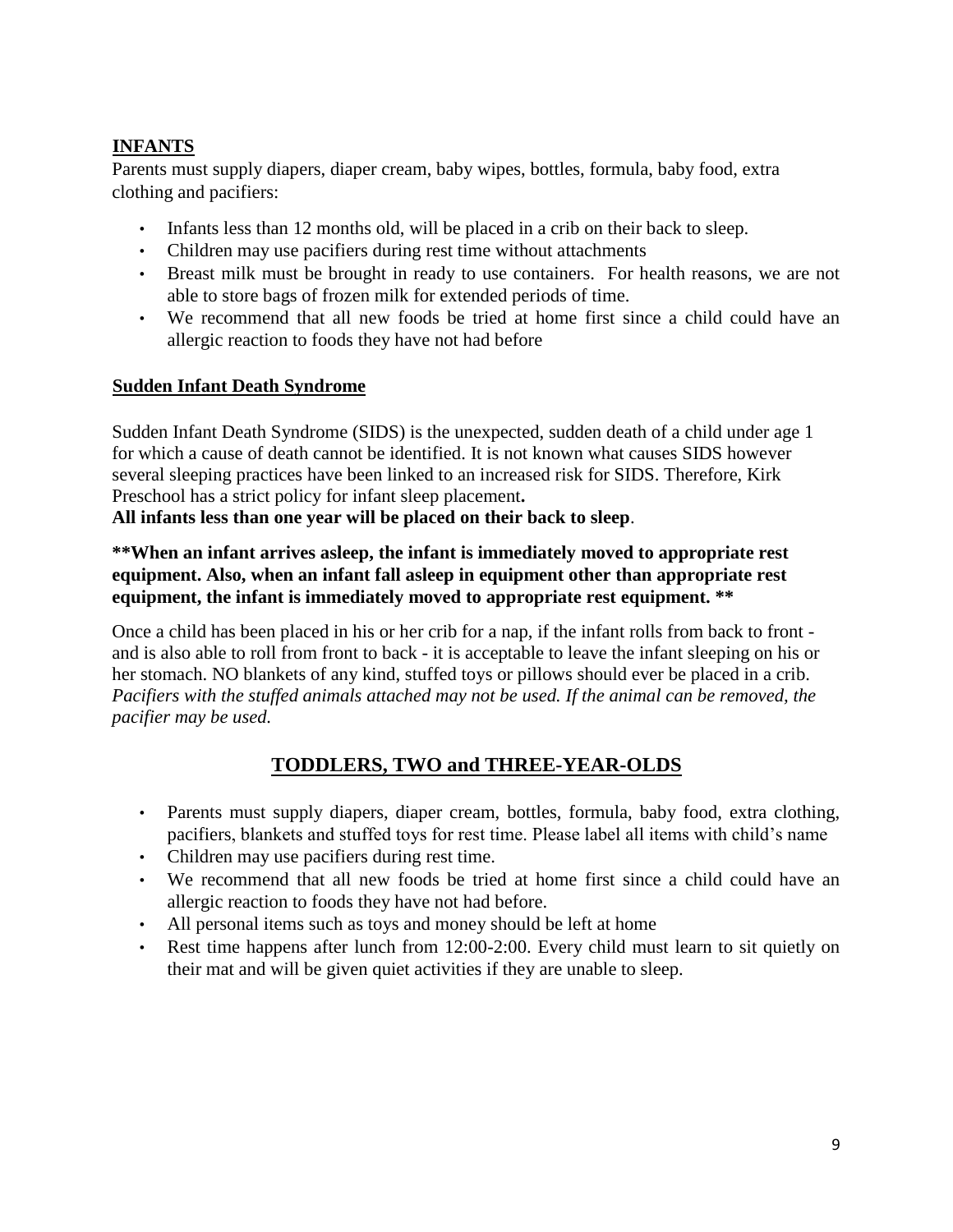# **PreK**

- Upon entering PreK, students are independent in their toileting needs
- All personal items such as toys and money should be left at home
- Students pack a change of clothes, including socks and shoes, lunch and water bottle all labelled with their name- in a backpack
- A healthy lunch includes small and balanced choices of the food groups, and water to drink. No juice or sweet drinks please!
- Children will enjoy at least one field trip during the year and parents will be expected to attend
- Children will engage in a sports program, daily physical exercise, and a few messy art /science projects, and should dress accordingly
- Children will have a 20-minute rest time or "Brain Break" where they will sit quietly on a mat and read a book.

## **EXCEL- Transitional Kindergarten**

- All personal items such as toys and money should be left at home
- Students pack a change of clothes, including socks and shoes, lunch and water bottle all labelled with their name- in a backpack
- A healthy lunch includes small and balanced choices of the food groups, and water to drink. No juice or sweet drinks please!
- Children will enjoy at least two field trips during the year and parents/chaperones will be expected to attend
- Children will engage in a sports program, daily physical exercise, and a few messy art /science projects, and should dress accordingly
- Children will have a 20-minute rest time or "Brain Break" where they will sit quietly on a mat and read a book.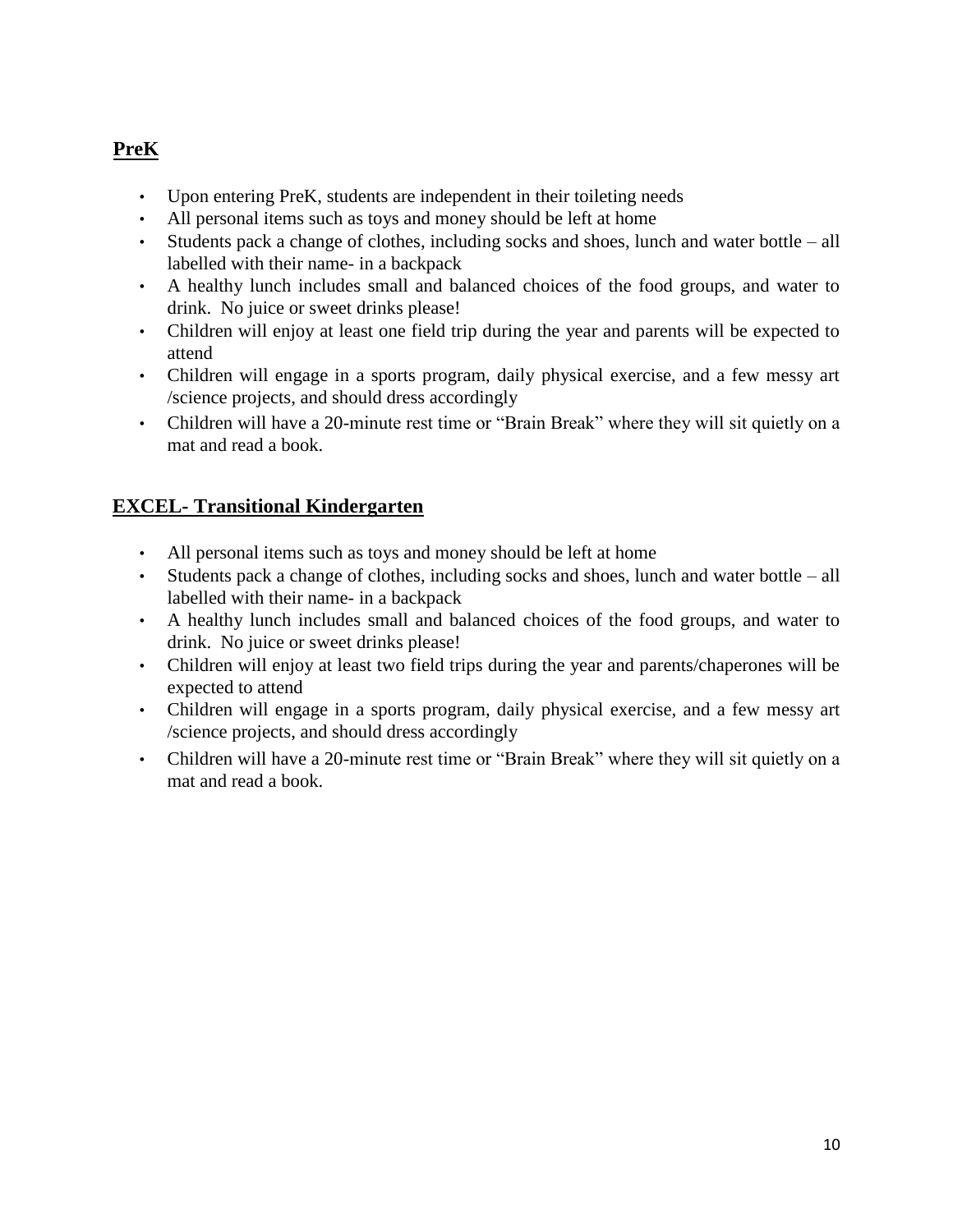## **ARRIVAL AND DISMISSAL**

All parents or guardians will check their child in on the Procare App using hands-free scanning or the IPad. It's recommended that the same person drop-off and pick-up; however, anyone picking up your child must have prior authorization. The first time a newly authorized person picks up your child we will ask to see their driver's license. Always inform your classroom teacher if someone new is picking up your child.

# **BIRTHDAYS**

Children are welcome to celebrate their birthdays by bringing a special snack to share with their school friends. We ask that all snacks be single serving size and able to easily distribute. If you have any questions, please ask your classroom teachers. We will not allow your child or teachers to pass out birthday party invites **unless** everyone in the classroom is invited.

## **LUNCH & SNACKS**

Please send your child's lunch in an easy-to-open food container, with their name. We encourage you to pack reasonable amounts of healthy, ready-to-eat food, which your child enjoys eating. Beverages should be sent in a non-breakable container.

A morning snack is provided by the Kirk Preschool for each class.

## **TOILET LEARNING/POTTY TRAINING**

Toilet learning is a developmental process that differs for each child. We strive to partner with parents on this very important milestone and create an individualized plan that sets each child up for success. If your child is entering the 3-year-old classroom, it is with the expectation you are actively working on "potty training" at home.

## **CLOTHING**

Children at this age are still working to strengthen their fine motor skills. With this in mind, we ask for "easy up" and "easy down" clothing to allow as much independence as possible. Each child should bring a bag containing a complete change of clothes, including underwear, socks, shoes, and a sweater or jacket. Please put your child's name on their clothing.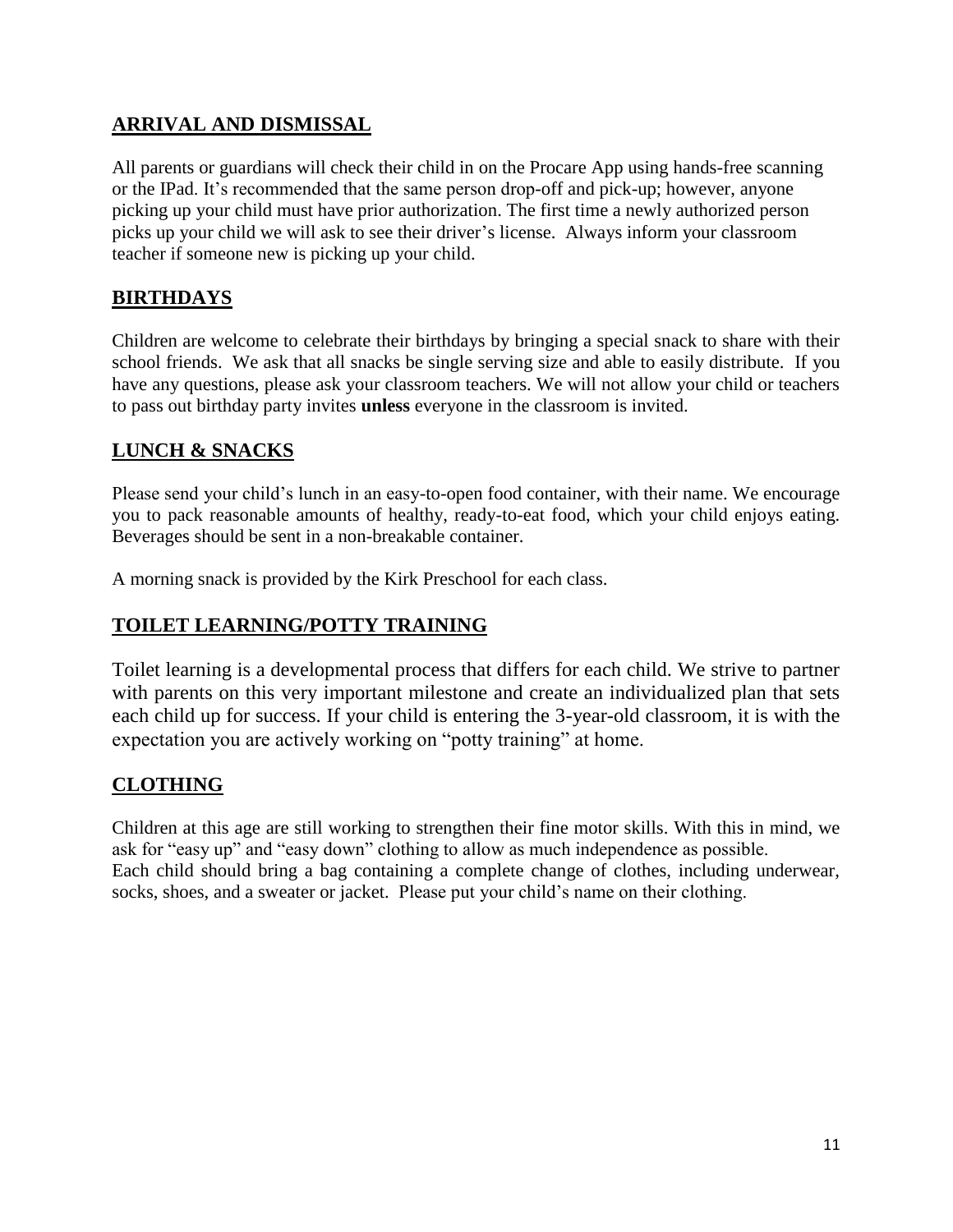#### **PERSONAL BELONGINGS**

We have many wonderful resources and activities waiting for your child each day. So that your child can enjoy and learn all that's available to them, please leave toys, money, or personal items at home. Your child is allowed to bring one stuffed animal to have during rest time. Kirk Preschool is not responsible for any personal items lost.

#### **CHILD ABUSE**

We are required by law to report any suspected incidents of possible child abuse or neglect.

#### **CHILD BEHAVIOR**

Children find security in consistent structure and discipline. As Christian leaders, children must be shown what we expect before they can meet those expectations. Following the example of their parents and teachers, children are expected to practice kindness and respect toward each other and their surroundings. In the event that this does not occur, discipline will consist of positive reinforcement, redirection, and possibly time away from a specific area.

Use of physical or verbal punishment is not permitted by anyone on the school grounds. If a problem is serious or a parent needs to be informed, the director will do so. Our teachers are experienced when it comes to early childhood development and discipline, and many minor disciplinary issues may be replaced with more appropriate behaviors.

#### Dismissal Policy

If there is NO improvement and undesirable behavior continues, parents will be notified. After collaborating with teachers and guardians/parents, the student will either be placed on a Corrective Action Plan outlining the behaviors that must change, and the time in which the behavior must improve, or be dismissed, all at the Preschool's discretion.

#### **CLOSING**

If the Preschool should be closed for unexpected circumstances such as weather or emergency, families will be notified through Procare and e-mail. When closing is due to weather, Kirk Preschool typically follow the Jenks Public Schools; however, our decision to close is primarily based on the safety of our Preschool community, and our ability to fully staff the Preschool.

Make-up days are at the discretion of the Preschool.